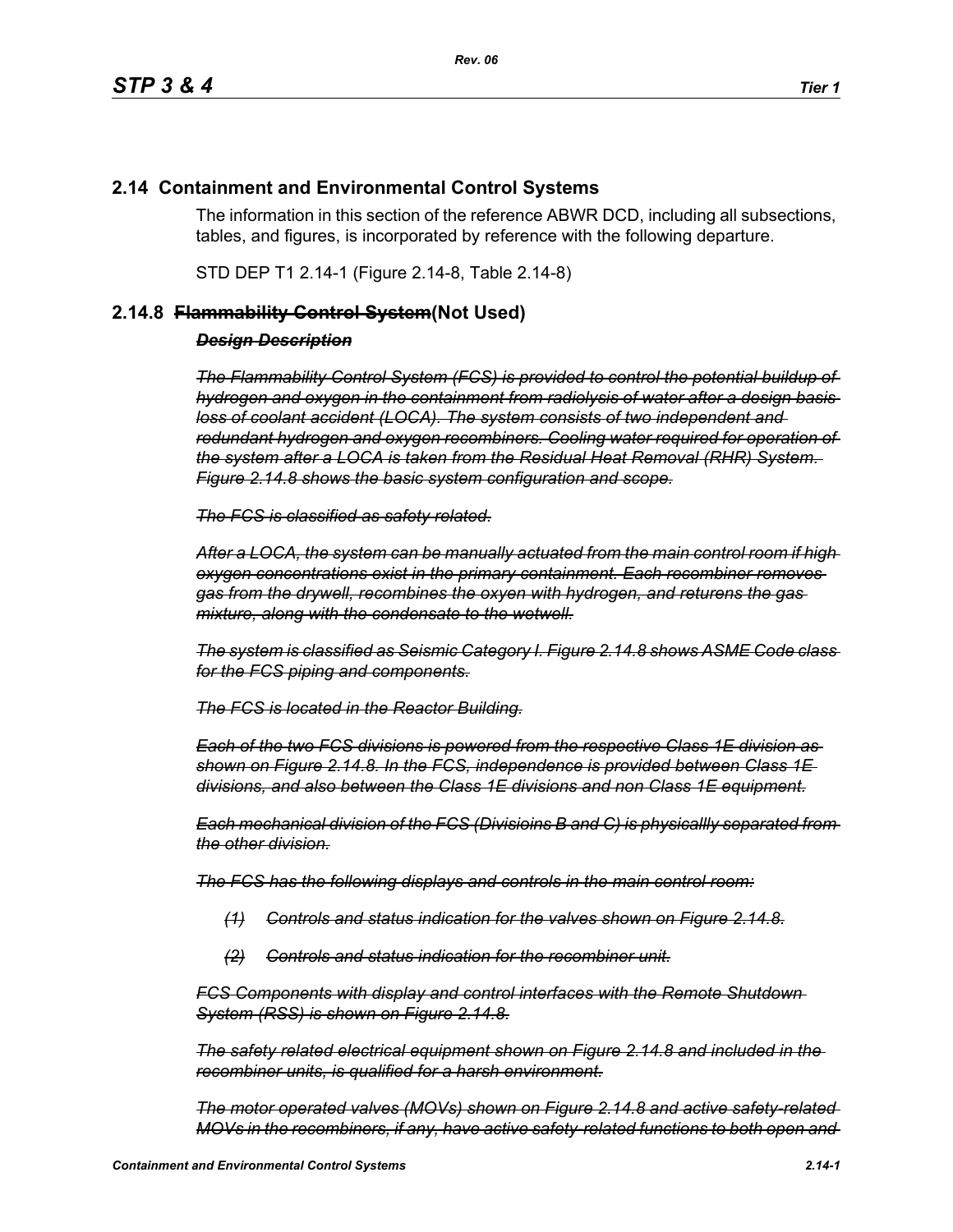*close, and perform these functions under differential pressure, fluid flow, and temperature conditions.*

*The check valves (CVs) shown on Figure 2.14.8 have active safety-related functions to both open and closed under system pressure, fluid flow, and temperature conditions.* 

*The pneumatic valves shown on Figure 2.14.8 fail to the closed position in the event of loss of pneumatic pressure or loss of electrical power to the valve actuating solenoids.*

## *Inspections, Tests, Analyses and Acceptance Criterial*

*Table 2.14.8 provides a definition of the inspections, tests, and/or analyses, together with associated acceptance criteria, which will be undertaken for the FCS.*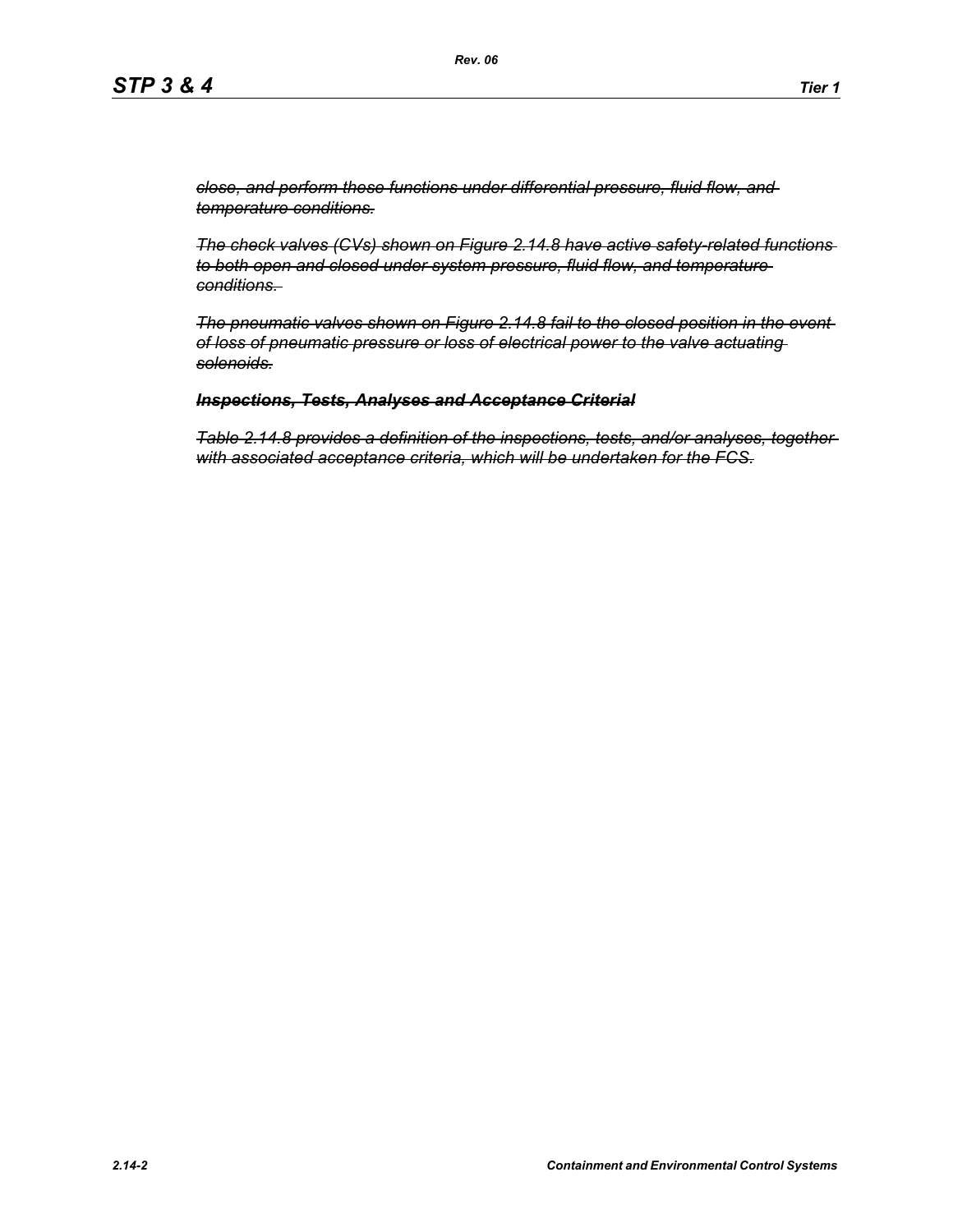|               | <b>Design Commitment</b>                                                                                                                                                                                                                                 | <b>Inspections, Tests, Analyses and Acceptance</b><br><b>Griteria</b><br><b>Inspections, Tests, Analyses</b>                                                                                                                               | <b>Acceptance Criteria</b>                                                                                                                                                                                                                                                                                                                          |
|---------------|----------------------------------------------------------------------------------------------------------------------------------------------------------------------------------------------------------------------------------------------------------|--------------------------------------------------------------------------------------------------------------------------------------------------------------------------------------------------------------------------------------------|-----------------------------------------------------------------------------------------------------------------------------------------------------------------------------------------------------------------------------------------------------------------------------------------------------------------------------------------------------|
|               | The basic configuration for the FCS is as shown<br>on Figure 2.14.8.                                                                                                                                                                                     | Inspections of the as built system will be-<br>$+$<br>conducted.                                                                                                                                                                           | The as built FCS conforms with the basic-<br>$\overline{\phantom{0}}$<br>configuration shown on Figure 2.14.8.                                                                                                                                                                                                                                      |
| 2.            | The ASME Code components of the FCS retain-<br>their pressure boundary integrity under internal-<br>pressures that will be experienced during service.                                                                                                   | A pressure test will be conducted on those Code<br>$\leftarrow$<br>components of the FCS required to be pressure-<br>tested by the ASME code.                                                                                              | The results of the pressure test of the ASME code<br>$-2$<br>components of the FCS conform with the-<br>requirements in the ASME Code, Section III.                                                                                                                                                                                                 |
| <del>3.</del> | Each of the two FCS divisions is powered from-<br>the respective Class 1E division as shown on-<br>Figure 2.14.8. In the FGS, independence is-<br>provided between Class 1E divisions, and<br>between Class 1E divisions and non Class 1E-<br>equipment. | $\frac{2}{\pi}$<br>Tests will be performed in the FCS by<br><del>a.</del><br>providing a test signal in only one Class 1E<br>division at a time.<br>b. Inspection of the as-installed Class 1E-<br>divisions in the FCS will be performed. | $\frac{2}{\pi}$<br>The test signal exists only in the Class 1E-<br>a.<br>division under test in the FCS.<br>b. Physical separation or electrical isolation<br>exists between Class 1E divisions in the-<br><b>FCS. Physical separation or electrical-</b><br>isolation exists between Class 1E divisions-<br>and non-Class 1E equipment in the FCS. |
|               | Each mechanical division of the FCS (Divisions B.<br>C) is physically separated from the other-<br>divisions.                                                                                                                                            | Inspections of the as built FCS will be conducted.                                                                                                                                                                                         | Each mechanical division of the FCS is physically<br>separated from the other mechanical divisions of<br>FCS by structural and/or fire barriers.                                                                                                                                                                                                    |
| 5.            | Main control room displays and controls provided<br>for the FCS are as defined in Section 2.14.8.                                                                                                                                                        | Inspections will be performed on the main control-<br>$\frac{5}{2}$<br>room displays and controls for the FCS.                                                                                                                             | $\overline{6}$<br>Displays and controls exist or can be retrieved in<br>the main control room as defined in Section-<br>2.14.8                                                                                                                                                                                                                      |
|               | RSS display and control provided for the FCS are-<br>as defined in Section 2.14.8.                                                                                                                                                                       | Inspections will be performed on the RSS display-<br>$6-$<br>and control for the FCS.                                                                                                                                                      | Display and control exists on the RSS as defined-<br>$6-$<br>in Section 2.14.8.                                                                                                                                                                                                                                                                     |
|               | MOVs designated in Section 2.14.8 as having an<br>active safety related function open and close-<br>under differential pressure and fluid flow and<br>temperature conditions.                                                                            | Tests of installed valves for both opening and<br>$\overline{f}$<br>closing will be conducted under preoperational<br>differential pressure, fluid flow, and temperature-<br>conditions.                                                   | Upon receipt of the actuating signal, each MOV<br>$\overline{f}$<br>both opens and closes, depending on the valve's-<br>safety function.                                                                                                                                                                                                            |

*STP 3 & 4*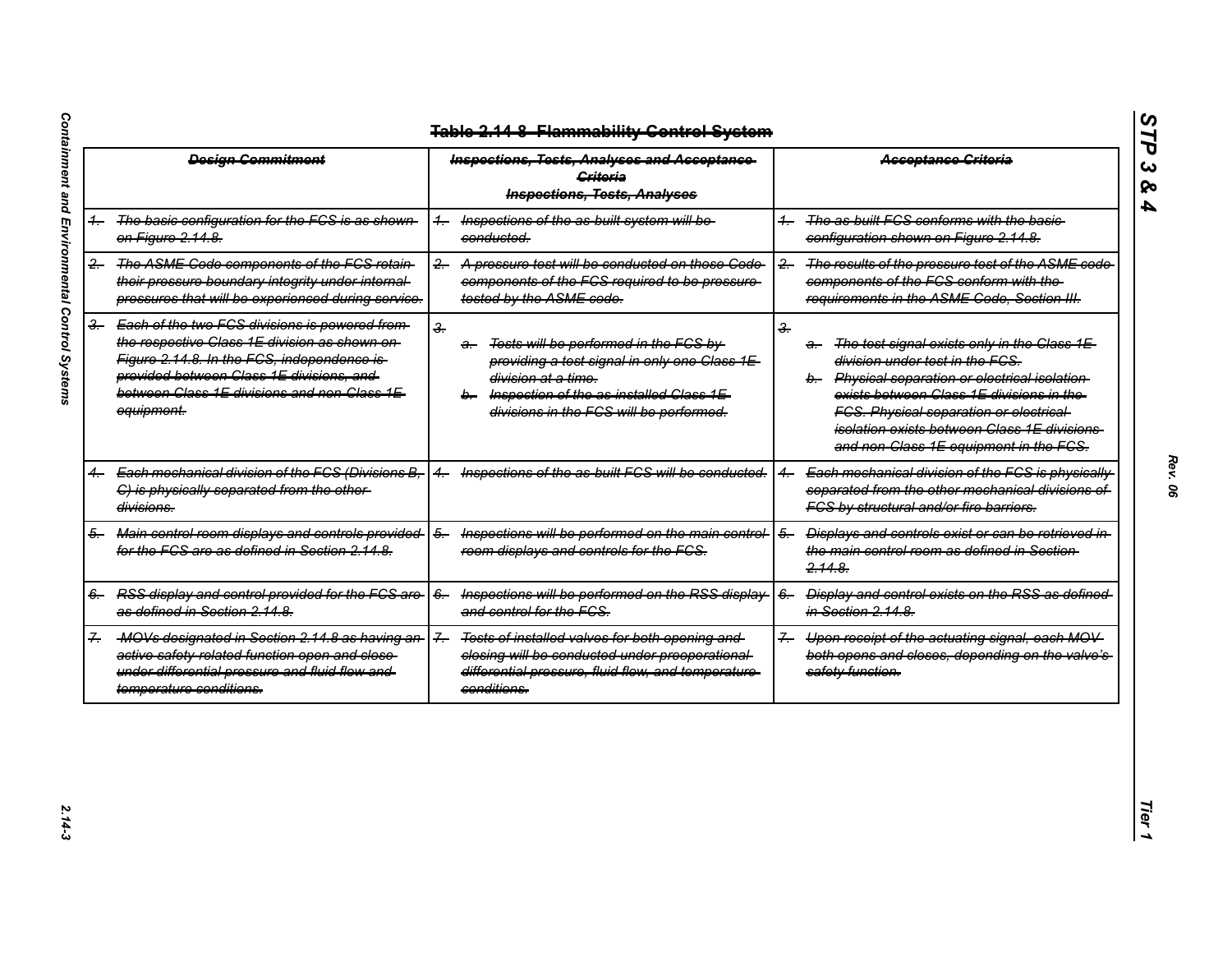| <b>Design Commitment</b>                                                                                                                                                         | <b>Inspections, Tests, Analyses and Acceptance</b><br><b>Criteria</b><br><b>Inspections, Tests, Analyses</b>                                                            | <b>Acceptance Griteria</b>                                                                                                                                                     |
|----------------------------------------------------------------------------------------------------------------------------------------------------------------------------------|-------------------------------------------------------------------------------------------------------------------------------------------------------------------------|--------------------------------------------------------------------------------------------------------------------------------------------------------------------------------|
| 8. CVs designated in Section 2.14.8 as having an-<br>active safety-related function open and close-<br>under system pressure, fluid flow, and<br>temperature conditions.         | Tests of installed valves for both opening and<br>$8-$<br>closing will be conducted under preoperational<br>system pressure, fluid flow, and temperature<br>conditions. | Based on the direction of the differential pressure<br>$8-$<br>across the valve, each CV opens or closes<br>depending upon the valve's safety functions.                       |
| The pneumatic valves shown on Figure 2.14.8 fail-<br>9.<br>close in the event of loss of pneumatic pressure-<br>or loss of electrical power to the valve actuating-<br>solenoid. | $9 -$<br>Tests will be conducted on the as-built FCS-<br>pneumatic valves.                                                                                              | The pneumatic valves shown on Figure 2.14.8 fail-<br>9.<br>close in the event of loss of pneumatic pressure<br>or loss of electrical power to the valve actuating<br>solenoid. |
|                                                                                                                                                                                  |                                                                                                                                                                         |                                                                                                                                                                                |
|                                                                                                                                                                                  |                                                                                                                                                                         |                                                                                                                                                                                |
|                                                                                                                                                                                  |                                                                                                                                                                         |                                                                                                                                                                                |
|                                                                                                                                                                                  |                                                                                                                                                                         |                                                                                                                                                                                |
|                                                                                                                                                                                  |                                                                                                                                                                         |                                                                                                                                                                                |
|                                                                                                                                                                                  |                                                                                                                                                                         |                                                                                                                                                                                |
|                                                                                                                                                                                  |                                                                                                                                                                         |                                                                                                                                                                                |

*Rev. 06*

*STP 3 & 4*